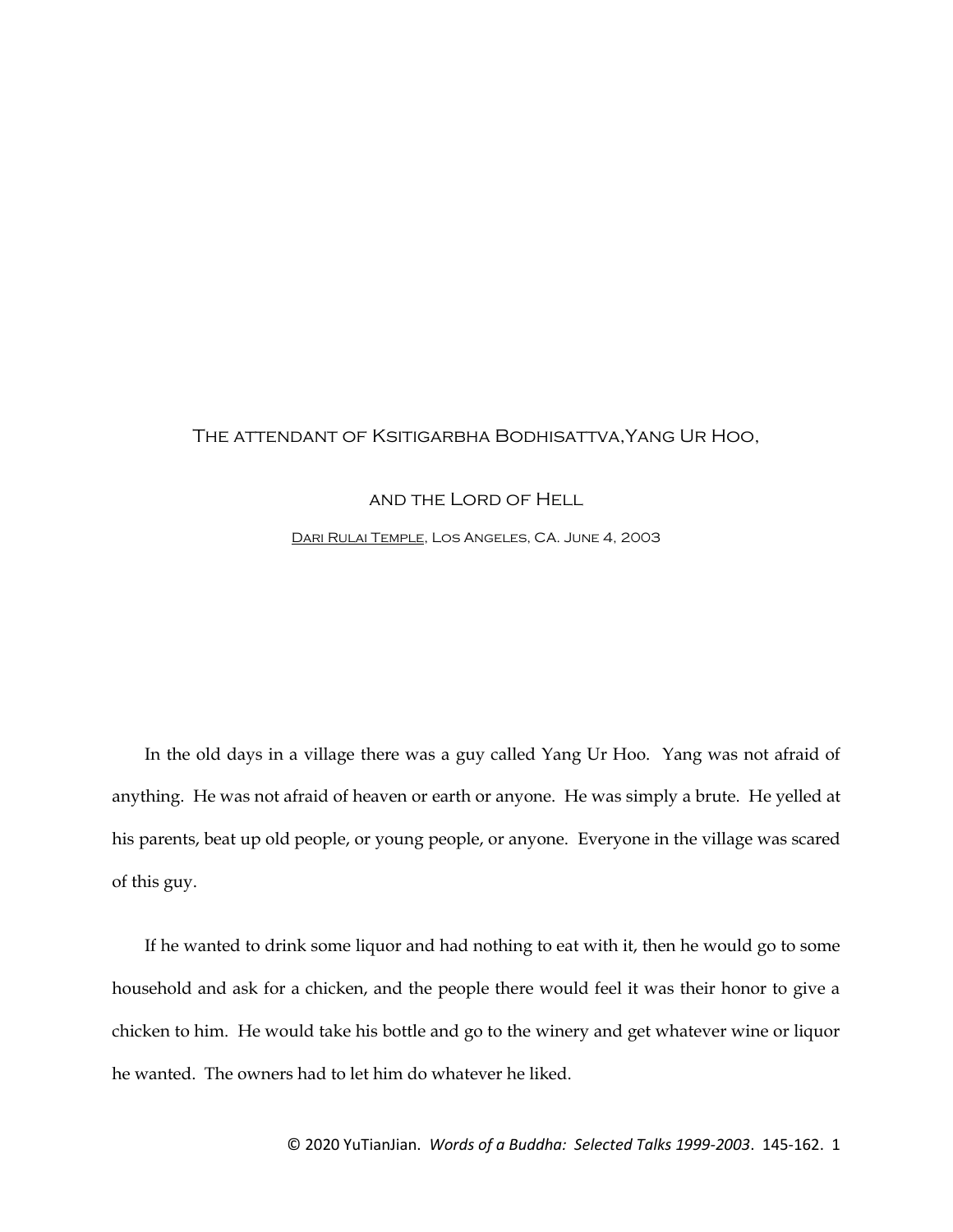One day after he drank a lot, he ordered his father to brew some tea for him. In the old days when they had to boil water to brew tea, certainly it was hard work, because they didn't have stoves or electricity. They had to actually build a fire first. When his father was pouring boiling water into the container he was kind of careless and spilled some on his own feet. So Yang's mother came to help out.

Because there was a delay for Yang to get his tea, he came over and slapped his mother a few times. His mother said, "You are such a bad person. One day, certainly the Lord from Hell will judge you."

This guy was not afraid of heaven, and he was not afraid of earth. He said, "I don't believe there is a Hell. I don't believe there are ghosts." He started to open up his mouth and yell loudly, "Which ghost dares to come and get me? Which ghost dares to come get me?"

It just happened at that time, two officials were passing through and they heard Yang's comments and felt that he was way out there. I say they are officials, they were the Angels of Death, officials from Hell. So, they threw the cuffs over him and took his soul to Hell. When these two officials from Hell threw their cuffs over him, that's when they took his soul, and that's the moment his soul left his body and he realized it was too late.

The two ghost officials dragged him to Hell. Then he put out his feet and tried to stop at the doorway and tried to yell out, "Help! Help! Daddy! Mom!" But he had the cuffs and the chains around his neck and he was unable to make a sound. He turned around and could see his own body laying there and saw his mother. She had seen that her son had died, so she put down the father and went over and tried to shake Yang's body. The father was no longer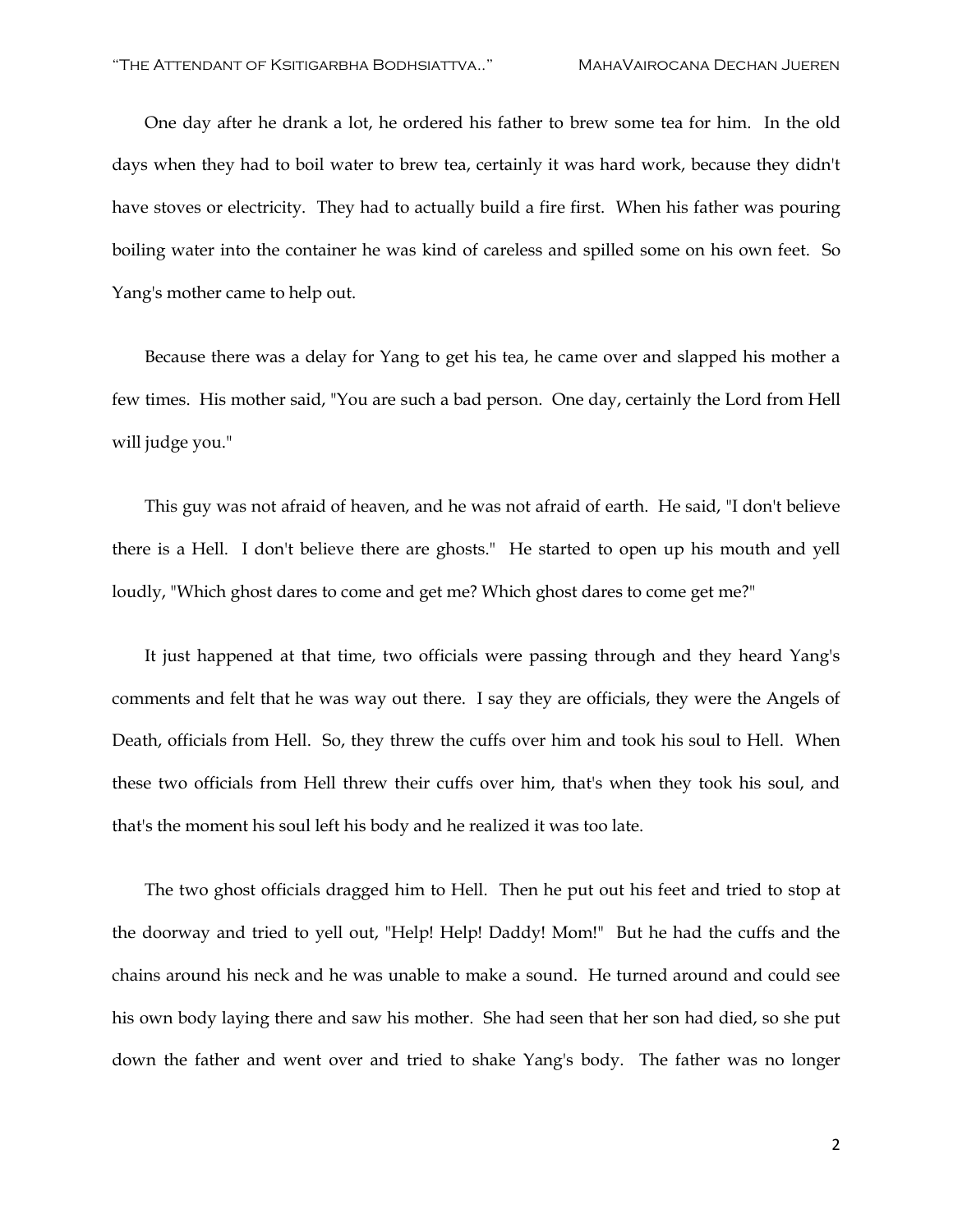paying attention to his burned feet, and he ran over and tried to take his son's body into the bed and to care for him. His parents were trying to call him back and were crying very loudly.

These two ghosts just dragged this person to Hell. Of course he was trying to slow them down and put his feet to the doorway to stop from moving, so the other ghost kicked him a few times and said, "Your father and your mother treated you very nice and you still behaved this way. Move your butt!" They dragged him to the Lord of Hell.

The Lord of Hell began to judge Yang. The belief is that the Lord of Hell's two attendants, one had an ox-head and one had a horse-head. They had torturing apparati, nine different things laying before them. Yang got scared and knelt down in front of the Lord of Hell. The Lord of Hell looked down from his desk at the person lying down there and said, "Wait a minute, I told you two to go and grab another person, how come you brought this one here?"

The two ghost officials told the Lord of Hell what happened, "We knew we were supposed to get this old lady living next door, but we happened to pass by and hear this guy yelling, so we grabbed him instead." They told the whole story.

The Lord of Hell said, "Enough! For beating your father and mother, certainly you will get your punishment. Throw him into the boiling oil!"

Yang got so scared and said, "I dare not to do that again, ever!"

But you have to understand about the reality of the universe. When the time is not up for the person, even in Hell, the Lord of Hell can say this angrily, but the ghosts dared not to do it. The time was not up for that person yet. His life was not supposed to end yet. So in a way,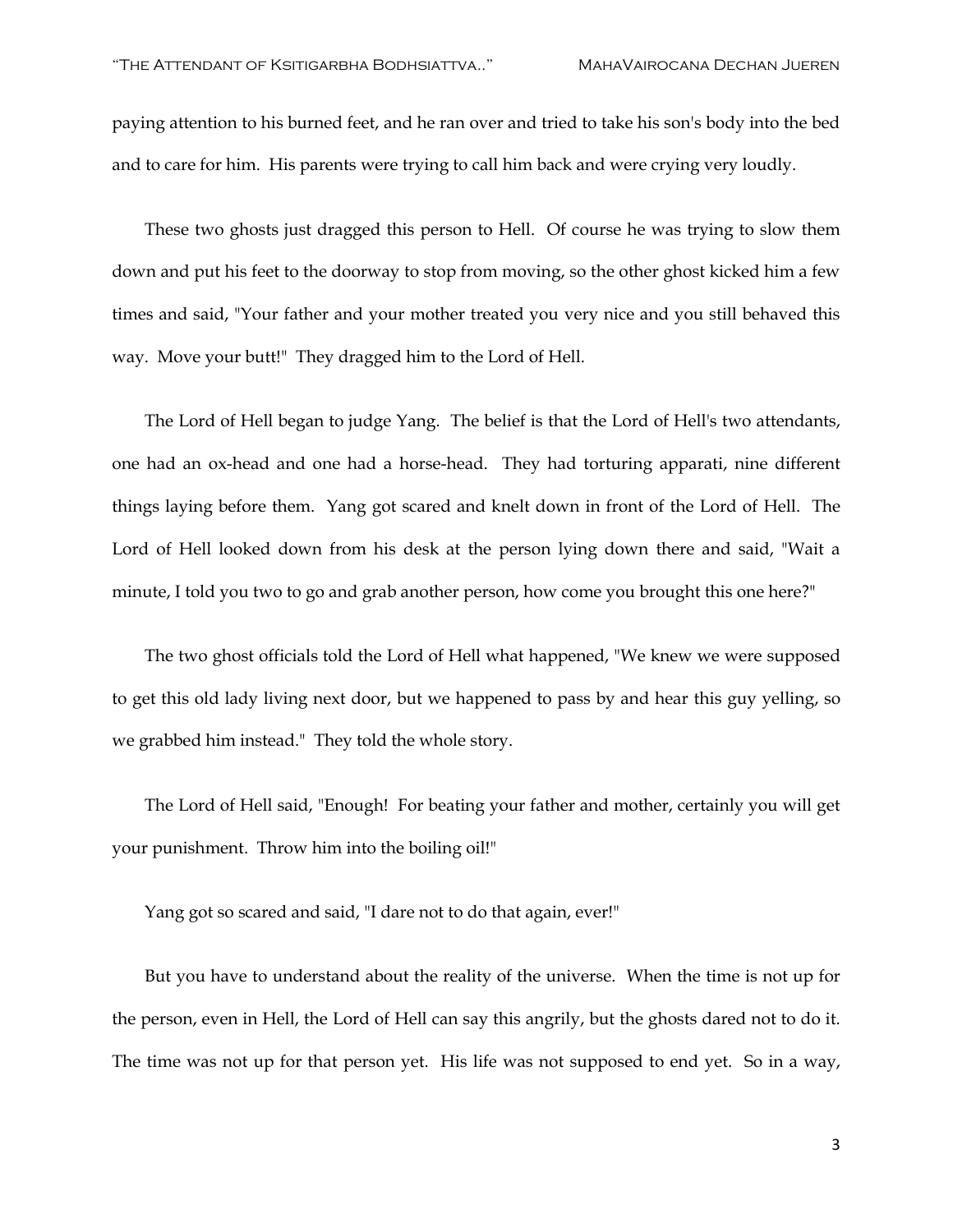those two dragged him to Hell not to punish him, but to educate him and show him there really is a Hell.

Yang was begging for mercy so the Lord of Hell decided, "OK, take him on a tour, show him what's in here."

So Yang went on a tour in Hell, and saw many ghosts being punished for their behavior when they were alive. They were poking out the eyeballs, and breaking the legs and arms, and sawing off the body, and all sorts of stuff. Yang got very, very scared. After his trip in Hell, then they returned in front of the Lord of Hell, and the Lord asked him, "Do you dare to beat your own father and mother again?"

Yang said, "I will never do that again."

The Lord asked him, "On this tour, how many familiar faces did you recognize?"

Yang said, "I have seen many old friends and relations."

The Lord asked him, "Have any of them asked you to do something for them?"

Yang said to the Lord, "They asked me to do some things for them. Some of them said they owe a certain person some money. Some said they owe a certain person a favor. They asked me when I return to the other side of the world, when I come back alive, if I can give the money to the person that was owed."

The Lord asked, "What else?"

Yang replied, "There was an acquaintance…a scholar."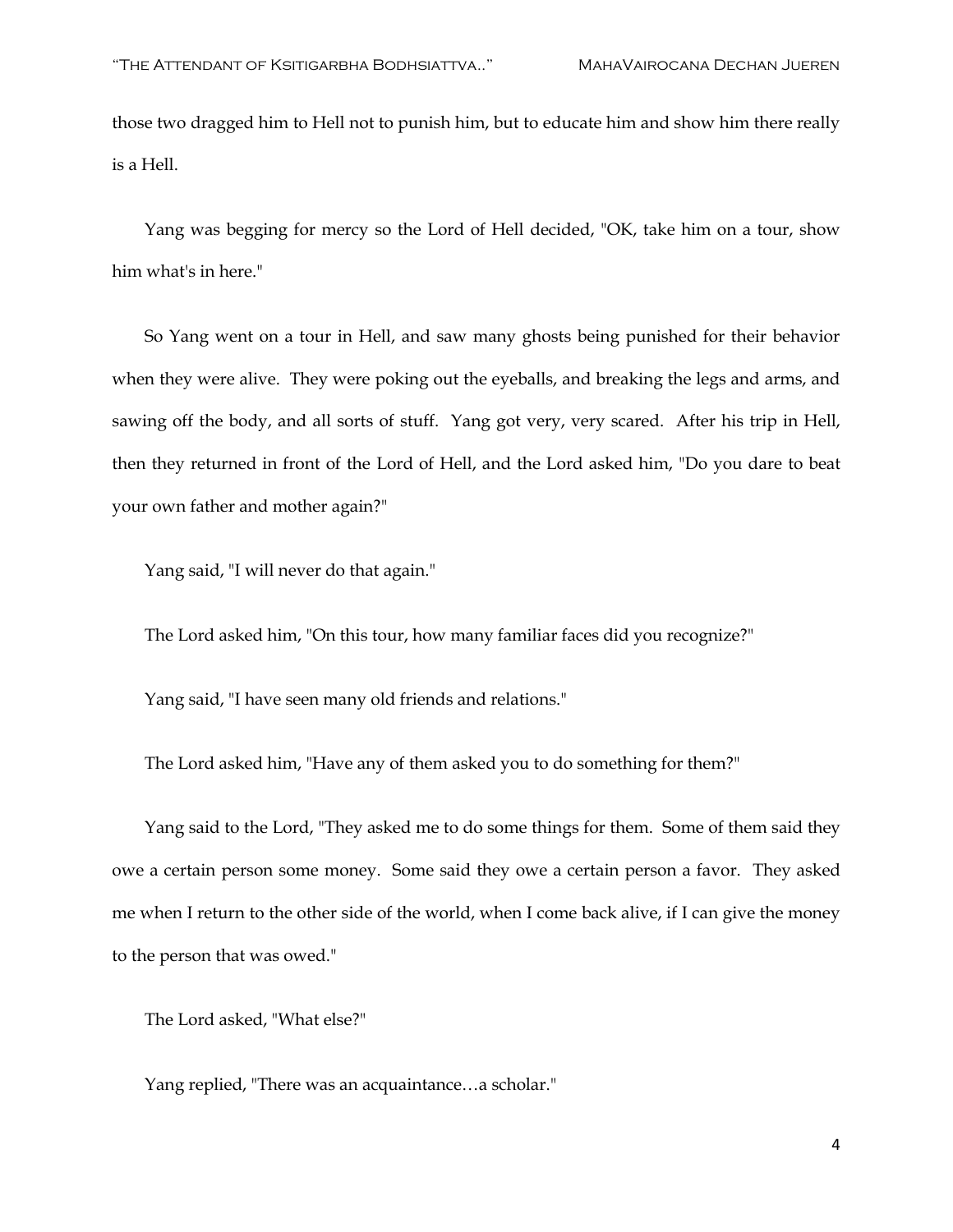The Lord of Hell asked Yang, "What's this business with the scholar?"

Yang replied, "This guy told me that when he took the national exams he cheated and borrowed other people's answers to the exams."

The Lord asked, "What did you see he was getting in Hell?"

Yang said, "I saw that the scholar was being punished in Hell, I saw two ghosts grabbing his hands, taking a knife, and cutting, stripping his fingers, then dipping them in salt, then they put them in boiling water and cooked them."

The Lord of Hell asked him, "What did the scholar say to you?"

Yang said, "The scholar told me when I return to the living, to make sure and tell all the young children to study well and never cheat."

Then the Lord said, "Hmmm, well…this scholar is certainly repenting now and understands his own bad deeds. He may be released now. Release him! Now for those others that asked you to do something for them, if their favor money has been paid off to the people that they owe, then their sentence will be lessened, and they will be released. If not, then they will continue to receive their punishments. If when you return to the living, if you have not delivered the message that all these people are being punished here, to the people that they asked you to tell it to, then you will receive punishment."

When Yang heard this from the Lord of Hell, then he realized he was going to be released back to the living, so he bowed to the Lord of Hell and said, "I will certainly do this and I will be good."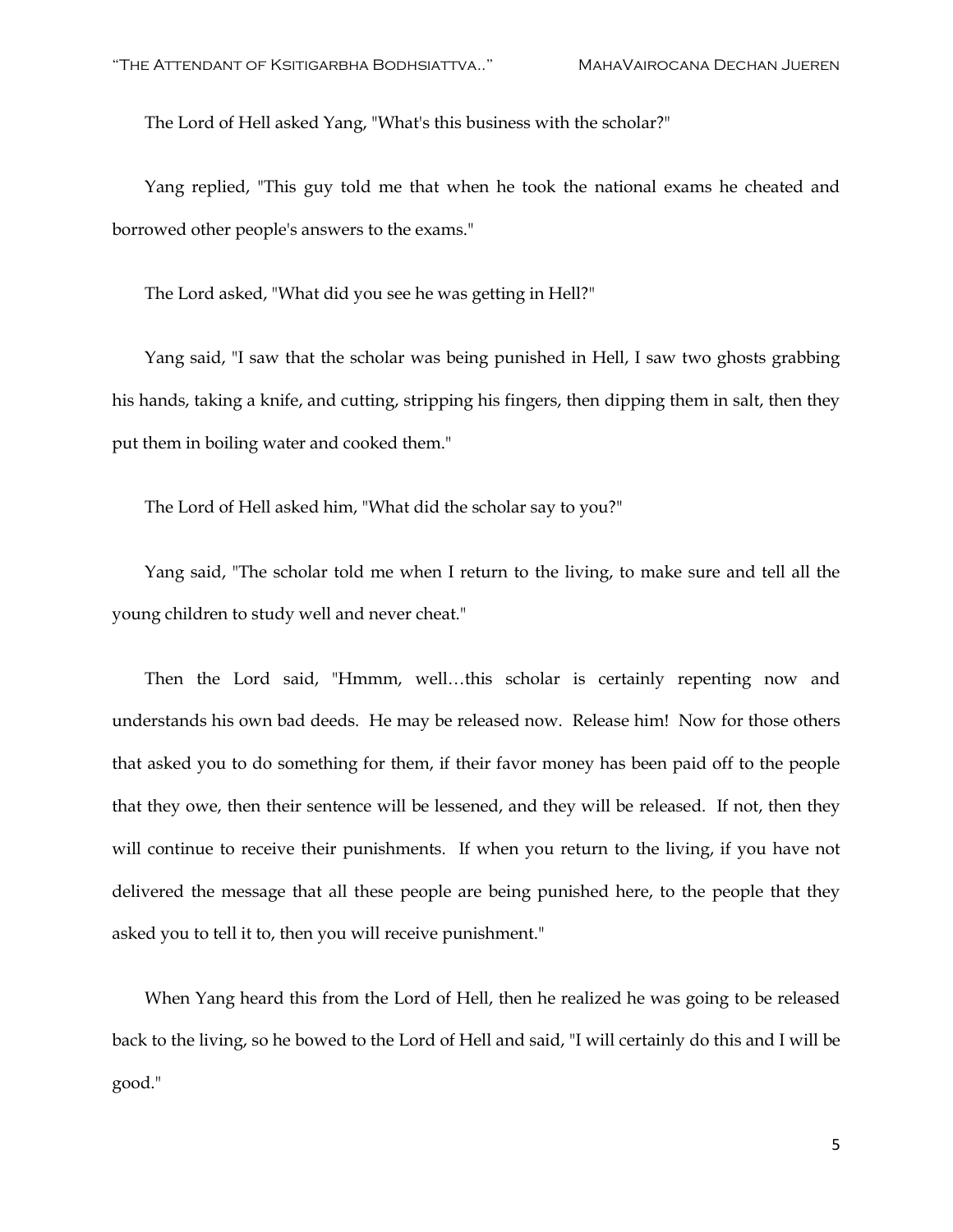The Lord of Hell said, "You may return now," and commanded his two officials, "Deliver him back and get me the old lady that lives next door, it is her time."

When he was returning to his house, before he entered the body, he saw his father and mother and his wife and kids all there crying and dressing him up in a new set of clothes. He saw there was a red coffin waiting for him outside the door. In the old days if you died young, then they had a red coffin for you. Many neighbors had come over too. All of them were helping out, and it was about time to take his body and put it in the coffin. That's when he entered back into his body, and he sat up and scared everybody out.

He said, "I'm not dead!" Yang got up and bowed to his father and mother and promised never to beat them again. At that time they even had a Feng Shui teacher there, ready to pick a good place to bury him.

So he told his story to all the people there and his family members, "Well, those two ghost officials were supposed to grab the old lady next door, it was her time to die. At that time when they were passing by our house to get the old lady, I had just slapped my mother and was kicking her, and saying there's no ghost who dares to come and get me, so they came and got me and dragged me to Hell."

Yang told everything he experienced in Hell. Of course, people there didn't believe much what he said. Why is it that they didn't believe him? Because he had a reputation for being a big liar, so nobody believed him. Then he began to tell them who still owed so much money to the living who were there and that was why their spirits were stuck in Hell. People still didn't believe him, so he told them, "Well, this person in Hell told me, if you go to this place in this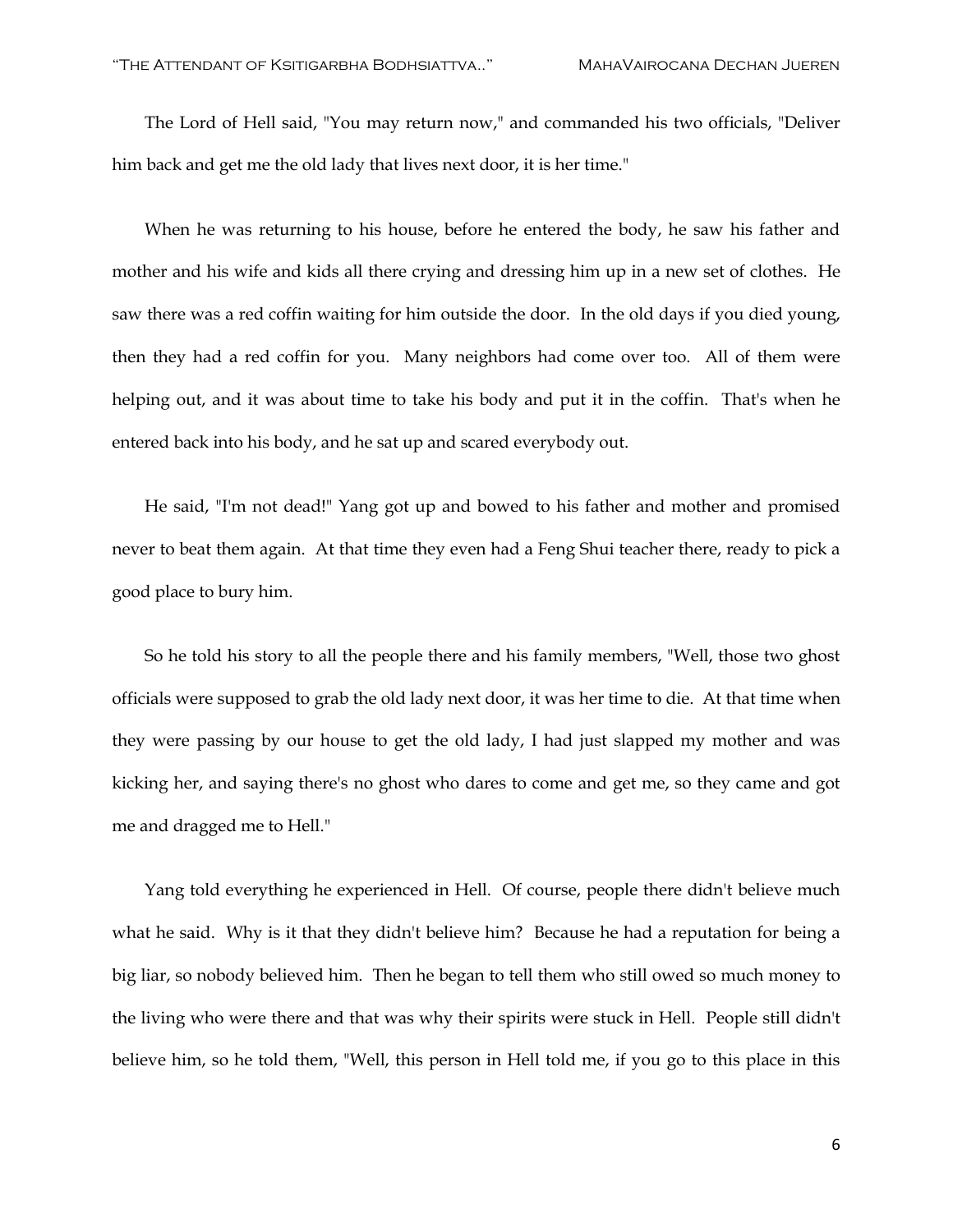house, you can open up a secret compartment, you will find some money there, and you can return it to the person that he owes."

He told everyone everything that he learned in Hell. A few hours later, they heard the crying sounds next door, the old lady had just passed away. At that time, everyone there began to believe that what Yang said may be true. A few of the family that were there were neighbors, and went to look in the places for the money, and they all found it.

Ever since that experience, this guy, Yang Ur Hoo, learned to become a very good person. He not only respected all his elders and cared for all young ones, but he no longer stole things from people. He remembered the scholar's comments to tell the children to study well and not to cheat. This Yang Ur Hoo had not had much education, but because of the scholar's comments in Hell, he helped educate the children by supporting them financially, and at the same time he also attended school and learned for himself.

When he was in his old age, he wrote a book. *'Da Hoo Li'* the book is a Chinese title…hard to translate. It means something like, *Beating Hell*, *Accosting to the Lord of Hell*, or something like that.

In China today, stories about Hell, there are actually Ten Lords, or ten kings that sit on the bench of the judge in Hell, and all these things that happen there, all these stories came from this guy. This is a real story. At that time his home…the scenery was like…there were two lions in front of his house, and I think there are pine trees behind the house. The kind of books that talk about Hell, they usually have this kind of image on the cover of the book. Two lions standing…going into a gate, a door, with big trees and mountains behind.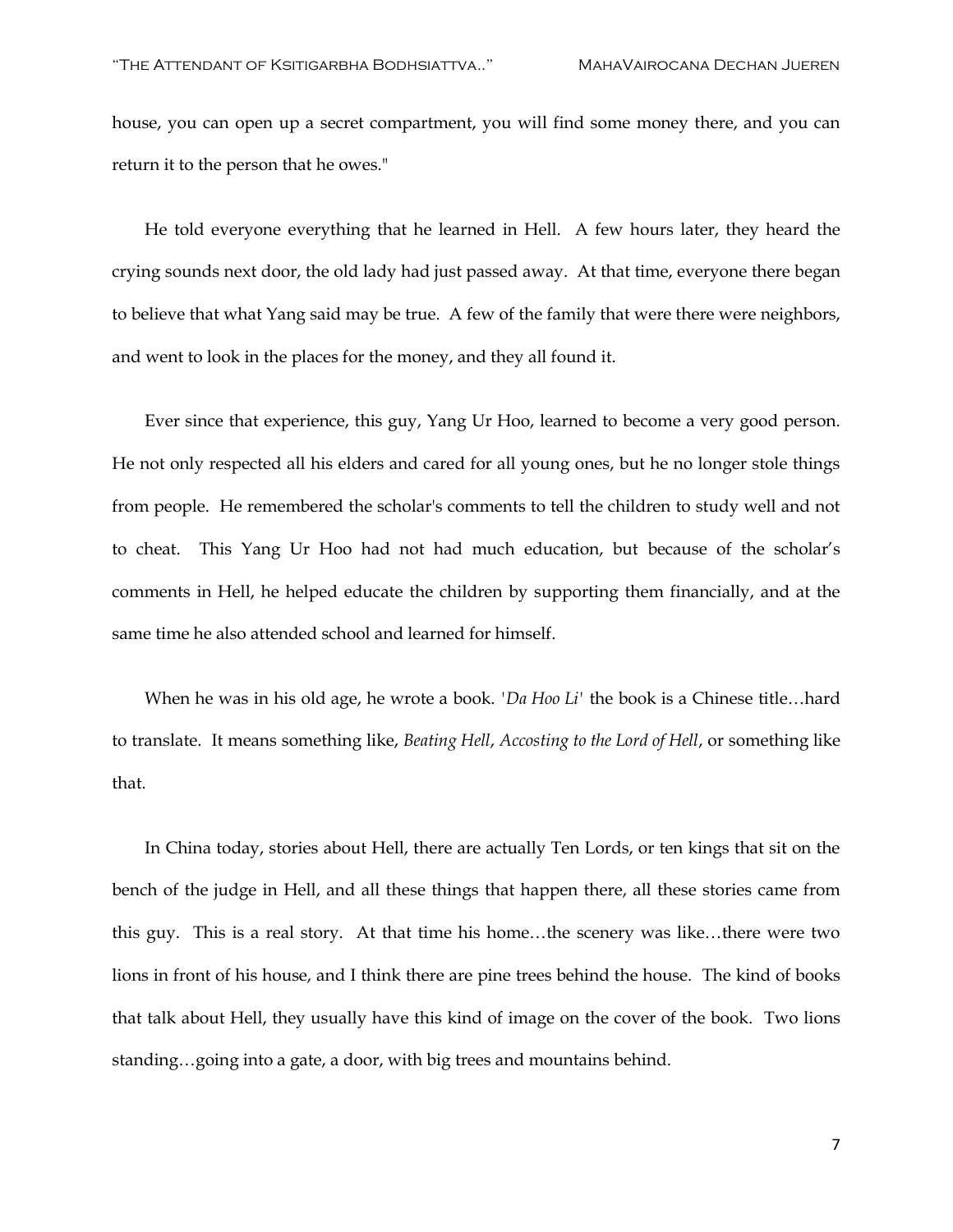This story has a lot of truth in it. There is a common Chinese saying, "Three feet off the ground, there are spirits. Because what our eyes cannot see, does not mean they don't exist." When we do dharma practice, what that means is to really correct oneself to the point that we have rid ourselves of all kind of falsehoods, and we are real to ourselves. So we have to be a real person, and not lie. If you were to lie, in appearance you would be lying to others, but at the same time you are lying to yourself. All your deeds, there are secretaries to the Lord of Hell, they record everything that people do. However, if in the past you did bad things, but now you realize it and begin to repent, and no longer do bad things and be able to continue to be good, some period of time later, they may actually strike off the page that recorded your past bad deeds.

So in the past, certainly everybody made mistakes. Often the reason was because we didn't understand much, and we made mistakes. There's nothing to be afraid of if you make mistakes. What is to be afraid of is if you don't accept your own mistakes…recognize them in order to change them. If you really correct yourself, you will never make the same mistake over again. Every one of us, we often make mistakes whether we are aware of it or not.

How to change to correct oneself? This is important. When we work on ourselves to change ourselves, that means we have to be realistic. I often say if you want to change everything, then first you have to be able to change yourself. Only when you are able to change yourself will you be able to change the conditions of your environment.

I remember there's a drawing called "The Pendants of Buddhas," or "The Complete Hierarchy of Buddhas." In that drawing, in the front row, is Ksitigarbha Bodhisattva. There are two guys standing next to Ksitigarbha, one is an older guy with a beard, and he is holding pens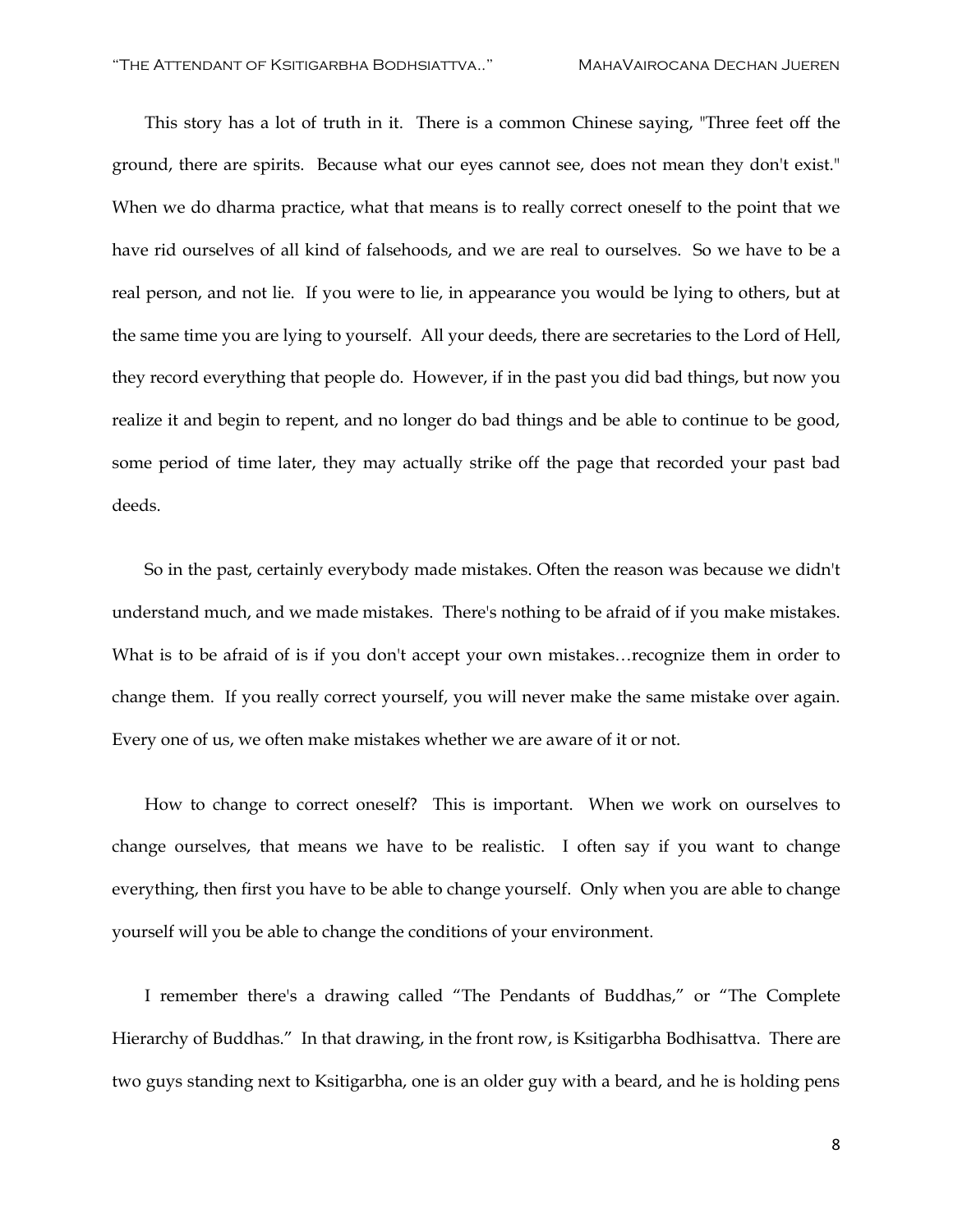and some kind of notepad in his hands. That is this guy, Yang Ur Hoo, that visited Hell. That's his reincarnation, so when he attained awakening, he became the Attendant to Ksitigarbha Bodhisattva. Yang Ur Hoo in his later incarnation was called YangYin. His name YangYin sounds like yin and yang. So people refer to this guy, he keeps records of the living and the dead, of their deeds, good and bad.

Why is he holding pens and a notepad in his hand? It means he is an Attendant of Ksitigarbha Bodhisattva. Whatever you say or whatever you do, he will record and take notes of the year, month, day and time. When your time comes, and they take you and drag you to the Lord of Hell to be judged, on your judgment day you will not be able to deny what was said or done.

If we know this much, why is it that we do not want to really change and be real to ourselves, and to begin to correct ourselves while we are still alive? Dharma practice is really working on oneself. If you have practiced so well that you have corrected yourself and you no longer make mistakes and are always considerate of others, when your time comes that you have to leave this world, what comes to get you are not the two ghost officials, it's a white horse and carriage-cart. And you don't go to the Lord of Hell to be judged, they will take you to Heaven. If you have not practiced well in your life to correct your behavior and your mistakes, then you will certainly hear the clicking sounds of the manacles. When we have time again, I will tell you more stories from this book, by this guy that visited Hell. Even though I tell you these stories, and they may sound like jokes, but in Hell, this is really so, in reality.

When that day comes, if you were to become my disciple, you don't have to worry about it that much. Even if you were to end up in hell and go to hell, they will shut their door and